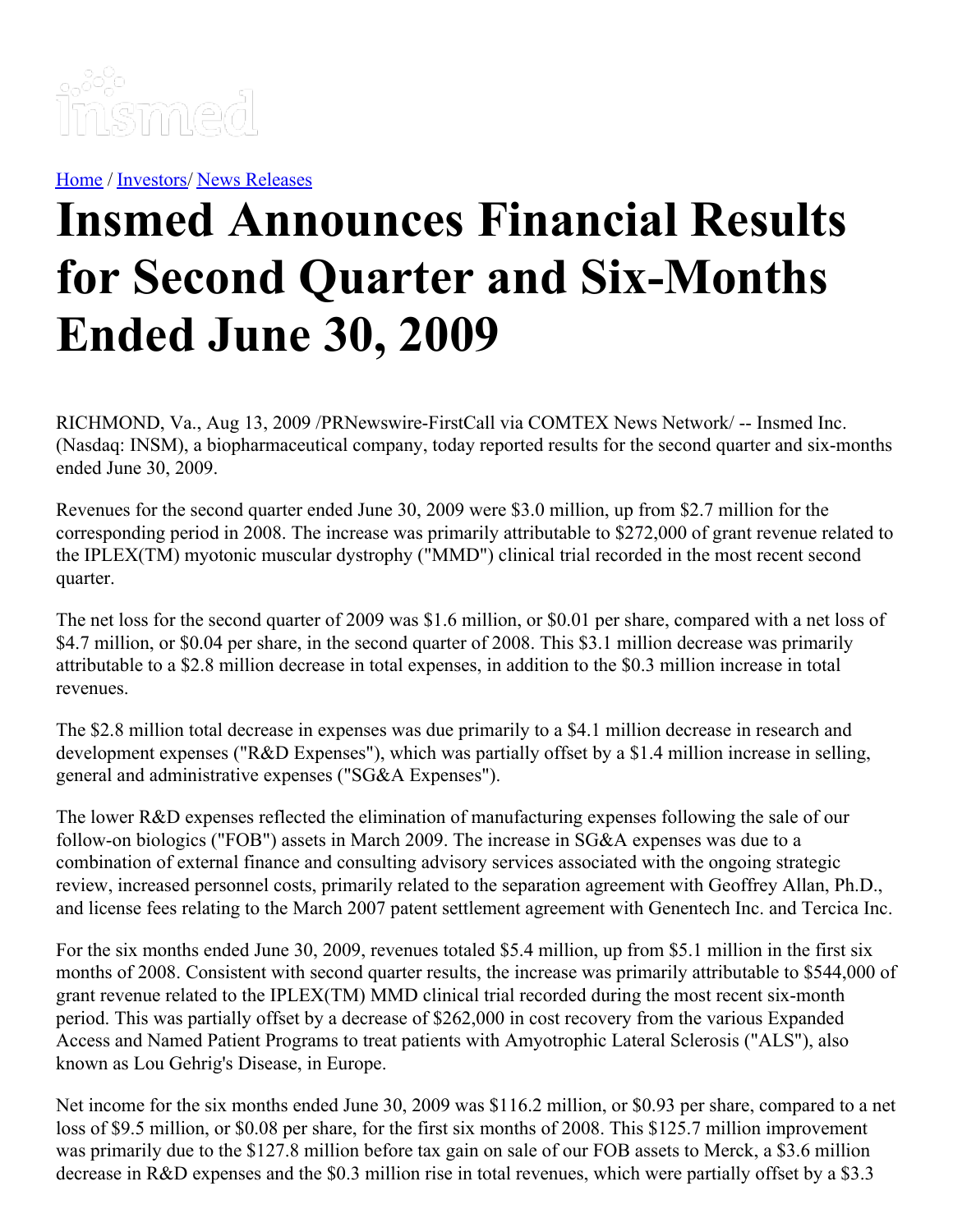million increase in SG&A expenses and \$2.8 million in income tax expense on the sale of our FOB assets. Year-over-year, R&D expenses fell to \$7.3 million for the first half of 2009 from \$10.9 million, reflecting a decrease in manufacturing expenses following the sale of our FOB assets in March 2009. SG&A expenses increased to \$6.3 million for the first half of 2009 from \$3.0 million a year earlier, due largely to the recognition of stock compensation expense for the restricted stock and restricted stock units that vested on March 31, 2009, and the award of bonuses, together with the increased consulting, personnel and license fees previously mentioned.

Interest income for the first half of 2009 was \$135,000 and was a reduction from the \$375,000 earned in the same period of 2008 due to lower interest rates.

"We remain focused on leveraging our strong balance sheet to grow our business and enhance shareholder value," said Dr. Melvin Sharoky, Insmed's Chairman. "The entire Board and management team, along with our strategic financial advisers, RBC Capital Markets, are working aggressively to identify the appropriate course of action, and we aim to complete our strategic review of alternatives as quickly as reasonably possible."

As of June 30, 2009, Insmed had total cash, cash equivalents, short-term investments, and certificate of deposits on hand totaling \$124.9 million, consisting of \$122.8 million in cash and short term investments and \$2.1 million in a certificate of deposit, as compared to \$2.4 million of cash on hand as of December 31, 2008. The \$122.5 million increase in total cash was due to the \$127.8 million in before tax proceeds from the sale of Insmed's FOB assets to Merck, \$4.1 million from the conversion of warrants and options into common stock and the release of a \$2.1 million previously restricted certificate of deposit, which was partially offset by \$10.6 million utilized to fund operations and \$0.8 million for the partial repayment of the Company's 2005 convertible notes.

## Conference Call

To participate in today's 8:30 AM ET live conference call, please dial 866-804-6920 (U.S. callers) or 857- 350-1666 (international callers), and provide passcode 11895624. A live webcast of the call will also be available at: [http://phx.corporate-ir.net/playerlink.zhtml?c=122332&s=wm&e=2357941](http://us.lrd.yahoo.com/_ylt=AibYVLDcKkP5JfFP0A3_oKexcq9_;_ylu=X3oDMTE2cWV2dDlzBHBvcwMxBHNlYwNuZXdzQXJ0Qm9keQRzbGsDaHR0cHBoeGNvcnBv/SIG=12f834v24/**http%3A/phx.corporate-ir.net/playerlink.zhtml%3Fc=122332%26s=wm%26e=2357941).

Please allow extra time prior to the webcast to register, download and install any necessary audio software.

The webcast will be archived for 30 days, and a telephone replay of the call will be available for seven days, beginning today at 11:30 AM ET at 888-286-8010 (U.S. callers) or 617-801-6888 (international callers), using passcode 53658791.

## About Insmed

Insmed Inc. is a biopharmaceutical company with unique protein development experience and a proprietary protein platform aimed at niche markets with unmet medical needs. For more information, please visit [http://www.insmed.com](http://www.insmed.com/).

## Forward-Looking Statements

This release contains forward-looking statements which are made pursuant to provisions of Section 21E of the Securities Exchange Act of 1934. Investors are cautioned that such statements in this release, including statements relating to business strategies, plans and objectives of management and our strategic review process, constitute forward-looking statements which involve risks and uncertainties that could cause actual results to differ materially from those anticipated by the forward-looking statements. The risks and uncertainties include, without limitation, we may be unsuccessful in identifying or reaching agreement with